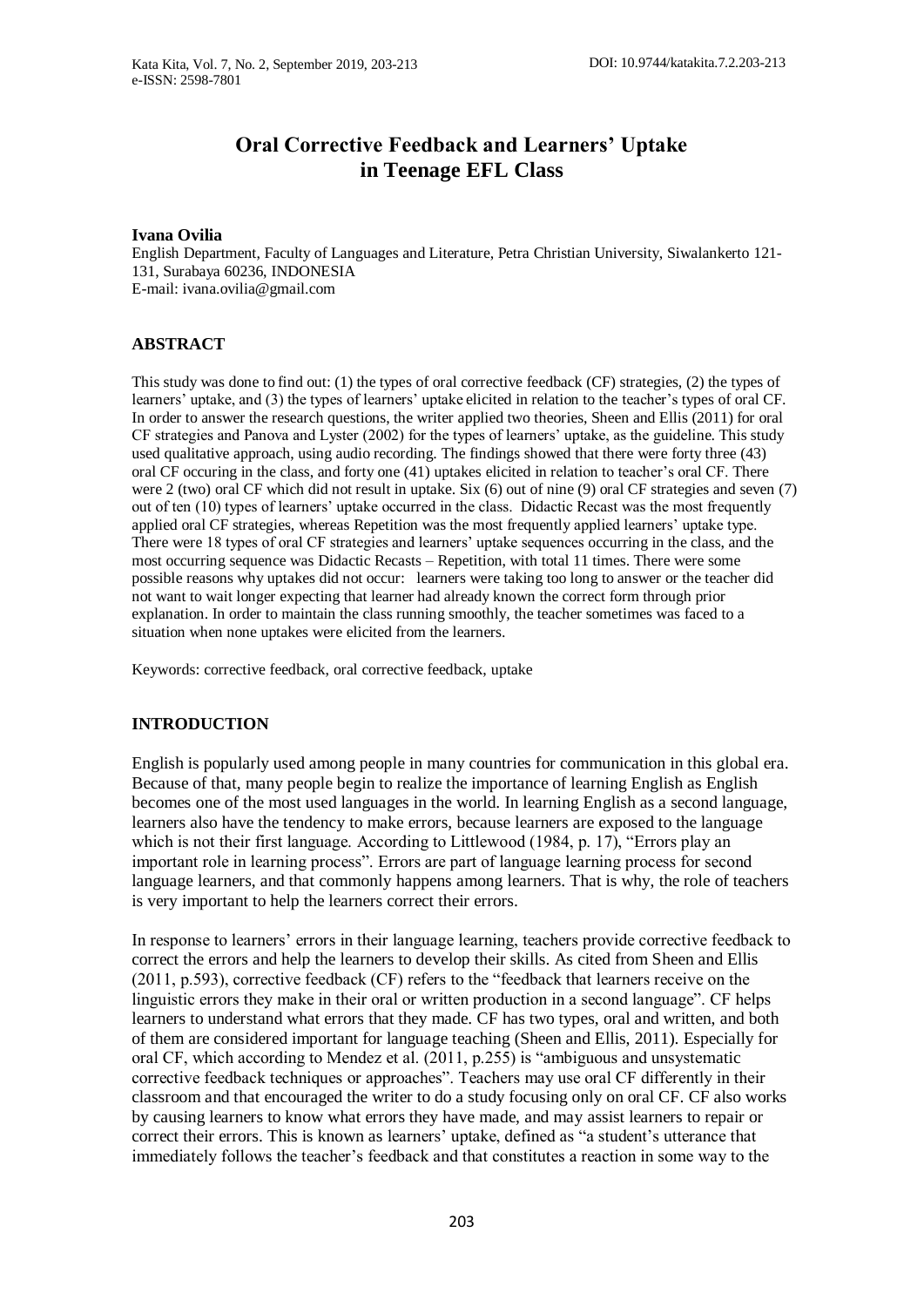teacher's intention to draw attention to some aspect of the student's initial utterance" [Lyster and Ranta, 1997, as cited in Panova and Lyster, 2002, p. 585]. Learners' uptake also plays an important role in language teaching and learning, because it helps the learners to develop their knowledge by correcting their errors. Both oral CF and learners' uptake have relation that helps learners in acquiring second language. That is why, the writer was inspired to do a study about oral CF and learners' uptake in an EFL classroom.

The main theories of this study are oral CF strategies proposed by Sheen and Ellis (2011) and learners' uptake proposed by Panova and Lyster (2002). There are nine types of oral CF proposed by Sheen and Ellis (2011): conversational recasts, didactic recasts, explicit correction, explicit correction with metalinguistic explanation, repetition, clarification requests, metalinguistic clue, elicitation, and paralinguistic signal. For the learners' uptake, there are ten types of learners' uptake, which are divided into two major categories, repair and needs repair. There are four types of uptake which are categorized as repair; self-repair, peer repair of error, repetition and incorporation of feedback (Panova and Lyster, 2002). While the remaining six types, acknowledgement, same error, different error, off-target, hesitation, and partial repair, are categorized as needs repair (Panova and Lyster, 2002).

The EFL class that the writer analyzed was from an English course institution in Surabaya. The level of the class that the writer chose as her study was teenager general. The writer chose teenager learners because teenager learners have the ability to think critically and hypothesize, which is not always available to learners at other ages (Lewis, 2007).

This study was done to find out three answers to the question 1) What are the types of oral CF strategies that occur in Teenage EFL class? 2) What are the types of learners' uptake that occur in Teenage EFL class? and 3) What types of learners' uptake that are elicited in relation to the teacher's types of oral CF?

# **METHOD**

This study used qualitative approach. There are three reasons why this study is qualified as qualitative research. First, most of the data and the analysis were in the form of words. Second, the data were taken in a natural setting. Third, there was a limited and small number of participants. Fourth, the data were based on the researcher's interpretation (Dörnyei, 2007).

The sources of the data for this study were mainly from the teacher and learners' interaction in the classroom. The data of this study were from the teacher' utterances, as well as the learners' uptake from the feedback. The sole instrument for this study was the writer herself.

In order to get all the data, the writer chose an EFL class from an English course institution in Surabaya. The writer chose this institution because it has been around for a long time*.* The writer applied some steps in collecting the data. First of all, the writer contacted the institution to ask for permission to observe one of their classes. The writer also met the coordinator of the institution to ask some information regarding the observation. After getting the permission, the writer started the data collection.

The writer collected the data by audio recording the classroom activities of the teenage EFL class for four meetings. One class meeting lasted for about 90 minutes. When recording the classroom activities, the writer sat at the back of the class and recorded the classroom interaction and made sure not to distract the learners. The writer also took notes for things that were related to the classroom interaction. The writer came to the class before the class started and left after the class ended. The writer only got permitted to do an audio taping observation. Because of that, the writer could not analyze one of the types of oral CF strategies,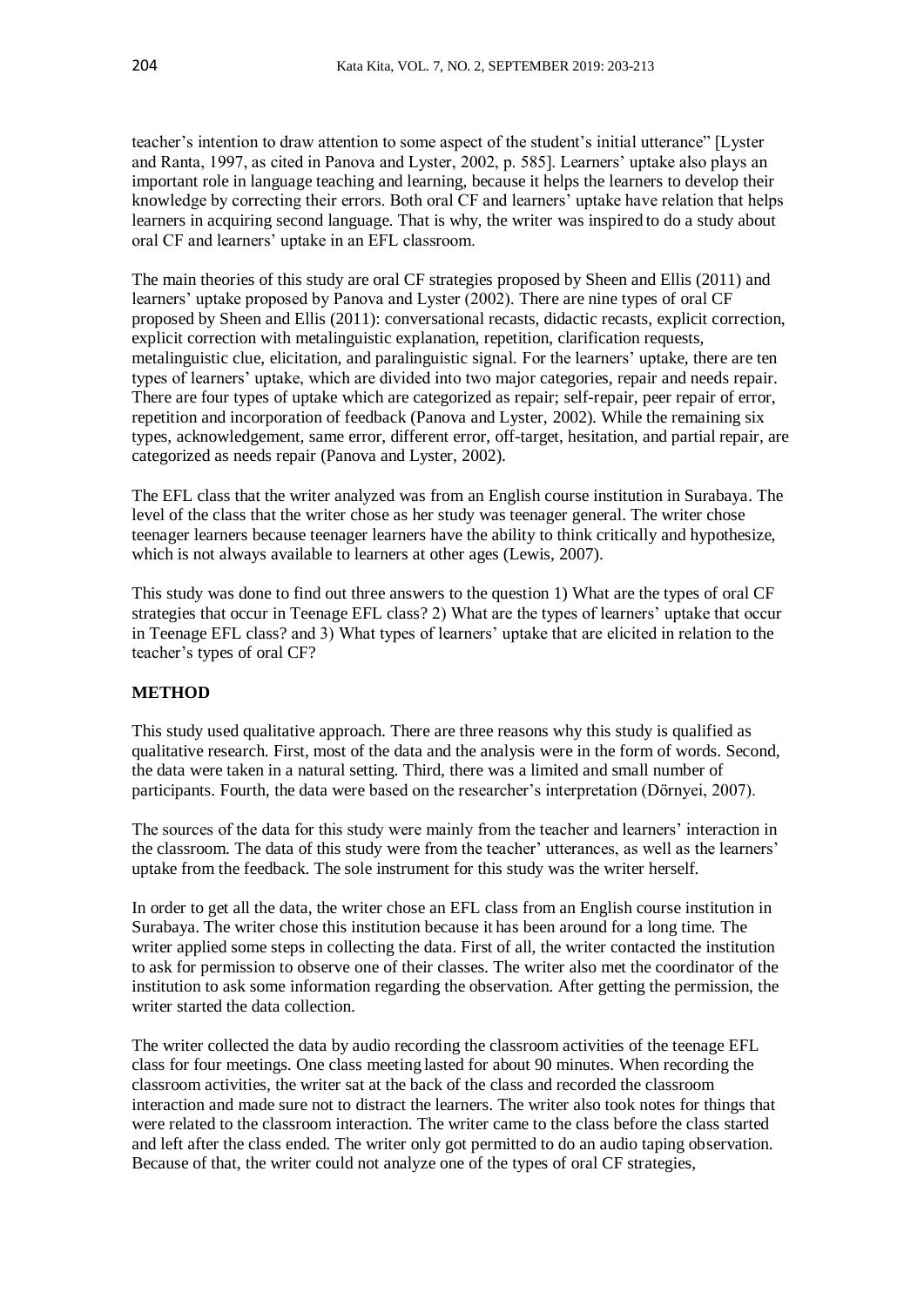Paralinguistic Signal, which refers to a teacher's way in correcting a learner's error without using any verbal signs to prompt correction from the learner (Sheen and Ellis, 2011).

For the transcription, the writer used detailed transcription. Detailed transcription is not only focused on the content of the data, but also on the details of the data (Elliott, 2005). The writer adapted the transcription system by Van Lier (1988) and Johnson (1995), which is cited in Walsh (2011). The writer also distinguished the font for teacher's oral CF and learners' uptake, underlined for oral CF and bold for learners' uptake.

In order to analyze the data, the writer transcribed all the data first. After that, the writer analyzed the teacher and learners' utterances that contained the oral CF and learners' uptake, and categorized them based on the oral CF strategies and learners' uptake theories that were used. The writer also took notes in each oral CF and learners' uptake that happened in the conversation. After that, the writer also counted the oral CF and learners' uptake types found in the teacher-learners conversations. The total was based on frequency of occurrence.

# **FINDINGS AND DISCUSSION**

Based on the data, there are forty one uptakes that are elicited in relation to teacher's oral CF, and two times where the teacher's oral CF did not result in learner's uptake. The writer also found that the most occurring teacher's oral CF and learners' uptake are didactic recasts and repetition. Below are the explanations of each type of oral CF strategies and learners' uptake found in the class.

# **Types of Oral CF Strategies**

Six out of nine types of oral CF strategies proposed by Sheen and Ellis (2011) were found in the class. The six types of oral CF strategies found in the class were Didactic Recasts, Explicit Correction, Explicit Correction with Metalinguistic Explanation, Repetition, Elicitation and Metalinguistic Clue. In addition, the writer found from this study that didactic recast was mostly used type of oral CF strategies. Below is the further explanation of each type of oral CF strategies.

# **a. Didactic Recasts**

Didactic recasts take place when the "correction takes the form of a reformulation of a student utterance even though no communication problem has arisen" (Sheen and Ellis, 2011, p. 594). This type of oral CF strategy is found to be the most frequently used in the class. One of the example of teacher's didactic recasts can be seen in the underlined statement below

T: =So… what is the example of past simple?

L1: she shower last night

T: showered (**Didactic Recast**) (**1.1.5**)

The didactic recast in the extract is used by the teacher to correct the learner's grammar. It is considered as didactic because the teacher's focus is on the learner's grammar accuracy and there is no communication problem which has arisen. The learner used the incorrect form of verb in relation of past simple by saying 'shower' instead of 'showered'. The teacher provided didactic recasts to show the correction.

# **b. Explicit Correction**

Explicit correction happens when the "correction takes form of a direct signal that the errors has been committed and the correct form has been supplied" (Sheen and Ellis, 2011, p. 594). Based on the data, explicit correction mostly occurred when the learners had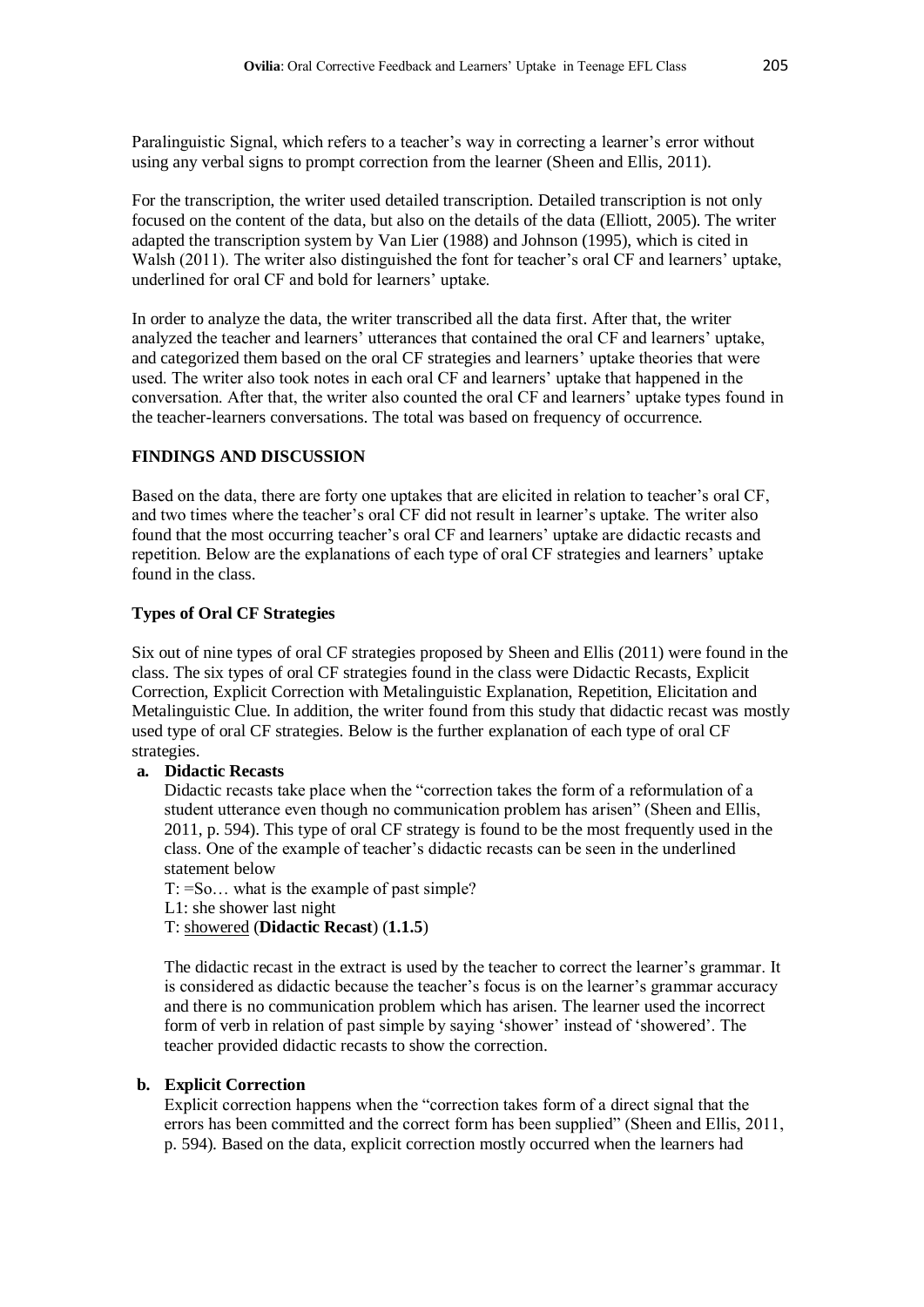already made several errors but the repair has not been made by the learners yet. Below is the example of explicit correction.

T: *iya basic stucturenya. Kalo basic structurenya* of past continuous sentence *yang positive itu apa*? It starts from?

(Yes, the basic structure. What is the basic structure of past continuous in positive sentence? It starts from?)

L1: while?

T: no I mean the basic thing. Without when or while. (**Metalinguistic Clue**) (**2.1.2**) L1: **ed?** (**Different Error**) (**2.2.1**)

T: ok, I think you don't understand my question. *Maksudnya* (I mean), you begin with the subject, this is the basic thing. (**Explicit Correction**) (**2.1.3**)

The learner was asked about the structure of past continuous in positive form. The learner still made an error, even after the teacher gave the first feedback (metalinguistic clue). The teacher eventually provided explicit correction to correct the error directly.

# **c. Explicit Correction with Metalinguistic Explanation**

Explicit correction with metalinguistic explanation occurs when the signal has already been done and the teacher provides the correct form, with an addition of metalinguistic comment (Sheen and Ellis, 2011). Based on the data, this type of feedback only happened once. This occurred when the learners previously made the same error and the learners still made the same error when they were asked about similar question. Below is the example of explicit correction with metalinguistic explanation.

L3: a lot of students have... got part-time job... fif—fifty percent of sixteen years old---T: sixteen-year-olds. *Jangan kebalik*. Sixteen years old is for age while sixteen year olds is for…. Is for kids…. *eh teenager yang umurnya sixteen*… in this context is sixteen year olds. (**Explicit Correction with Metalinguistic Explanation**) (**3.1.4**)

(sixteen-year olds. Don't say the opposite. Sixteen years old is for age while sixteen year olds is for…. Is for kids…. Whose age is sixteen… in this context is sixteen year olds.)

The learner was asked to read aloud the reading passage in the book. Previously, the learner always made error in saying 'sixteen year olds' with 'sixteen years old'. The teacher provided explicit correction with metalinguistic comment as additional information to the learner, while correcting the error as well.

### **d. Repetition**

Repetition occurs if the teacher only repeats the error produced by learners without highlighting the error (Sheen and Ellis, 2011). The purpose of this type of feedback is to get learners' awareness about the error and to prompt a self-correction from the learners. Below is the example of repetition.

L1: did she studied yesterday?

T: did she studied? (**Repetition**) (**4.1.3**)

Based on the extract above, repetition is used by the teacher to prompt the learner to give a self-correction for her error. The learner used incorrect verb of past simple in question form. The teacher only repeated the learner's sentence, while simultaneously elicited the learner's correct answer.

#### **e. Metalinguistic Clue**

Metalinguistic clue occurs if the teacher gives a brief metalinguistic statement to elicit a correction from the learner (Sheen and Ellis, 2011). Metalinguistic clue also happened to be the second most frequently used oral CF strategies by the teacher. Below is the example of metalinguistic clue that can be seen in the underlined statement.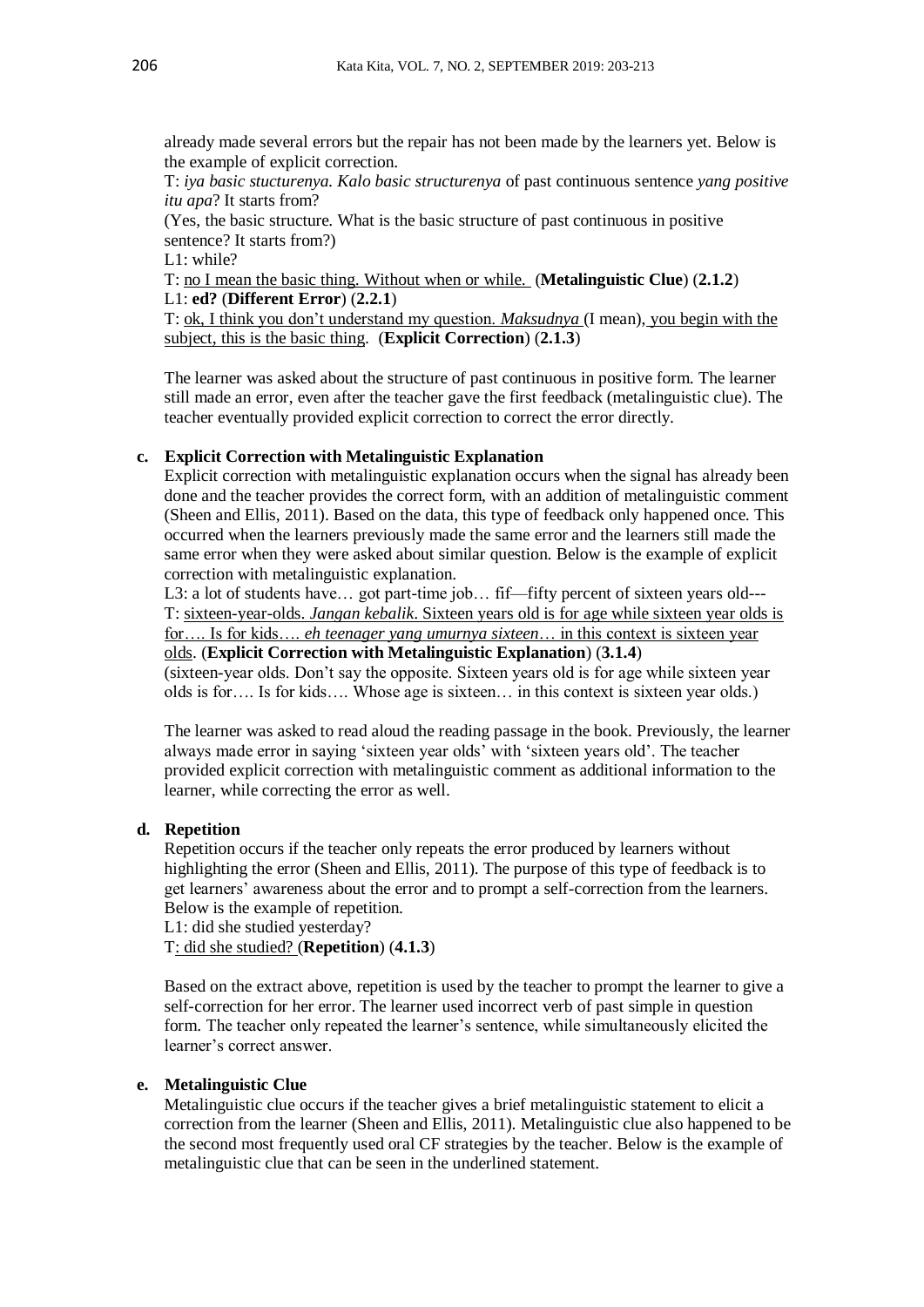L1: who did you saw yesterday?

T: loh Kayla (**laughs**) *verb satu*. (**Metalinguistic Clue**) (**4.1.4**)

(Kayla (laughs) it's verb one)

The teacher's oral CF is considered as metalinguistic clue because of metalinguistic comment that the teacher gave as a hint to the learner about her error. The learner made a grammatical error in her statement. She used incorrect verb of past tense in wh-question form ('saw' instead of 'see'). The teacher only said 'it's verb one' to the learner as a hint that what she said was incorrect.

# **f. Elicitation**

Elicitation is defined as an attempt made to verbally elicit the correct form from the learner, for example, a prompting question (Sheen and Ellis, 2011, p. 594). The elicitation strategy was mostly found in the class as teacher wanted to elicit the correct answer from the learner by partially repeating the learner's sentence in a form of question. One of the examples of elicitation taken from the writer's data is shown in the underlined statement below. L1: she did not showered last night

T: She did not….? (**Elicitation**) (**1.1.11**)

Based on the teacher's elicitation shown from the extract, it can be seen that the teacher only partially repeated the learners' statement while also questioning the learner to elicit a correct answer. The teacher only repeated the first three words of the statement in a questioning tone, to elicit the correction from the learner.

# **Types of Learners Uptake**

Based on the writer's data, seven out of the ten types of learners' uptake proposed by Panova and Lyster (2002) were found in the class. Three out of seven types were categorized as repair, which were self-repair, peer repair, repetition. Acknowledgement, different error, partial repair and hesitation types found in the class were categorized as needs repair. It was also found that repetition was the most frequently occurring type of learners' uptake. Below is the explanation of each type of learners' uptake.

# **Repair**

Repair can be defined as "the correct reformulation of an error as uttered in a single turn and not to the sequences of turns resulting in the correct reformulation; nor does it refer to self-initiated repair" (Lyster and Ranta, 1997, as cited in Panova and Lyster, 2002]. Based on the data, there were three types of uptake which are categorized as repair, Self Repair, Peer Repair, Repetition, were found in the class. The three types were also found to be dominant uptake that occurred in the class. Below is the explanation of each learners' uptake which categorized in repair that found in the class.

#### **a. Self-Repair**

Self-repair occurs when teacher's feedback, which does not include the correct form, prompts the learner who committed the error to self-correct (Panova and Lyster, 2002). Based on the data, the writer found that self-repair occurred when the teacher's oral CF did not include correction, only the prompts or clues were given. Below is one of the examples of self repair found in the data.

L1: yeah. Must you slurping when you eating?

T: must you not….? (**Elicitation**) (**4.1.9**)

L1: **oh ya. Must you slurp when you eating?** (**Self-Repair**) (**4.2.6**)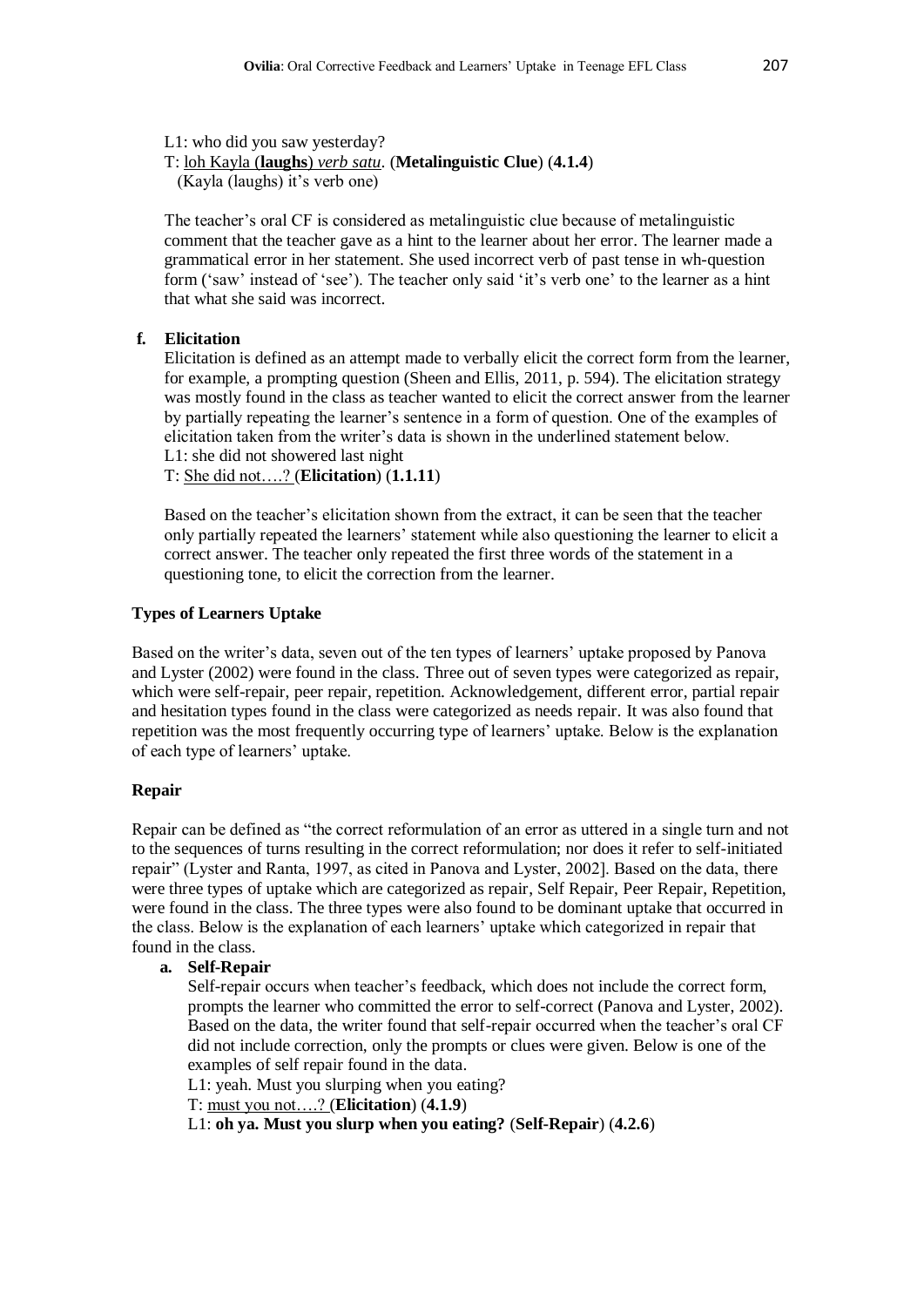It can be seen from the extract that the learner self-corrected her error after the teacher elicited the correct answer. The learner corrected 'slurping' with 'slurp' in accordance to the correct grammatical form.

### **b. Peer Repair**

Peer repair occurs when the learner who makes an uptake is different from the one who made the error (Panova and Lyster, 2002). From the data, peer repair only occured when the teacher's feedbacks only contained prompts or clues, without the correction. In addition, peer repair could happen because the learner who made the error could not provide the correction. Below is the example of peer repair.

L3: were my cat swimming around?

T: *salah to be nya* (**Metalinguistic Clue**) (**2.1.8**) (the to be is wrong)

L2: **was my cat swimming around?** (**Peer Repair**) (**2.3.2**)

From the example above, it shows that L2 repaired the L3's errors. L3 used the incorrect to be form, 'were', for her statement. Instead of L3 corrected her error after the teacher's feedback, L2 corrected the error.

### **c. Repetition**

Repetition refers to learners' repetition of the correct form provided by the teacher (Panova and Lyster, 2002). In this study, repetition is found to be the most frequently used type of learners' uptake. One of the examples of repetition is shown below. L3: did he showered last night..?

T: shower (**Didactic recasts**) (**1.1.12**)

L3: **did he shower last night?** (**Repetition**) (**1.4.1**)

It is shown from the extract above that the learner used the incorrect verb for the past simple in question form. She gave an uptake that resulted in repair by repeating the teacher's didactic recast that had already included the correct form.

### **Needs Repair**

Needs-repair refers to "a situation in which the student has responded to the teacher's feedback move in some way, but the uptake has not resulted in repair" (Lyster and Ranta, 1997, as cited in Panova and Lyster, 2002). Based on the data, there were four types of uptake which were categorized as needs repair, Acknowledgement, Different Error, Hesitation and Partial Repair, were found in the class. Below is the explanation of each types that found in the class.

### **a. Acknowledgement**

Acknowledgement refers to the uptake by learners who initially produced the utterance that triggered the episode indicating acceptance of feedback (Lyster and Ranta, 1997, as cited in Panova and Lyster, 2002). Based on the writer's data, the learners gave their acknowledgement not only by saying yes but also other acknowledgement acts such as saying 'oh or 'oh iya'. Below is the example of acknowledgement.

T: ok so modals plus subject plus one. Hmm for wh- questions?

L1: wh- questions *terus* subject?

(wh-questions then subject?)

- T: modals first (**Didactic recasts**) (**4.1.7**)
- L1: **oh** (**Acknowledgement**) (**4.2.4**)

It is shown above that the teacher asked about the structure of modals in wh-questions form. The learner gave incorrect order of the structure. The teacher gave didactic recast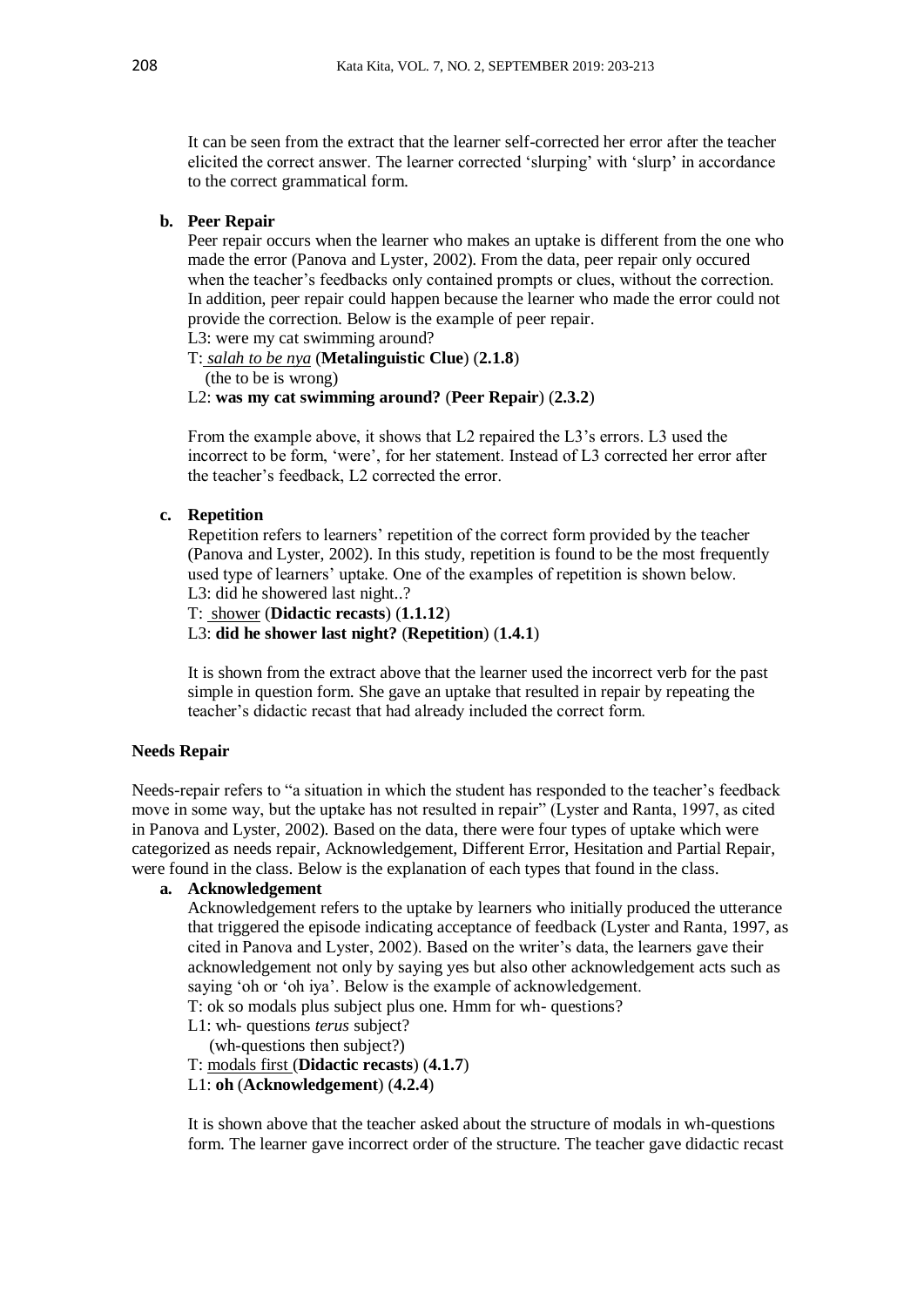by saying the correct form but the learner only said 'oh' as an acknowledgement without repairing her incorrect utterance.

### **b. Different Error**

Different error refers to uptake by learners that neither corrects nor repeats the error, instead making a new error (Lyster and Ranta, 1997, as cited in Panova and Lyster, 2002). Based on the writer's data, different error mostly happened when the teacher's oral feedback was in the form of prompt or clues. One of the examples of different error is shown below.

L1: subject plus modals

T: subject, modals, and then what? what else after modals? (**Elicitation**) (**4.1.5**) L1: **subject plus modals plus to be?** (**Different Error**) (**4.2.3**) T: no. It's not to be*.. ayo* subject plus modals *terus*? (**Elicitation**) (**4.1.6**) L3: **verb one** (**Peer Repair**) (**4.4.1**)

Referring to the extract above, the learner made another error after the teacher's first oral CF (Elicitation). The teacher asked about the structure of modals in positive form. The learner did not give the complete structure of modals in positive form and the teacher tried to elicit the learner to give complete structure. The learner gave an uptake that did not result in repair ('to be'), which was a different error. Then, the teacher gave elicitation again to the learner and another learner gave the correction instead.

# **c. Hesitation**

Hesitation refers to a student's act of pausing or hesitating in responding to the teacher's feedback (Lyster and Ranta, 1997, as cited in Panova and Lyster, 2002). The writer found that hesitation mostly occurred when the learners had difficulties in answering the teacher's prompts or clues. Mostly, the learners would only be silent or made an 'hmm' noise as an uptake. Below is the example of hesitation.

T: =*ok kalo contohnya yang were*?

(what about the example of 'were'?)

L1: you were sleeping.

T: No*. itu lak* past continuous. *Contextnya masih past simple biasa* (**Metalinguistic Clue**) (**1.1.2**)

(No, that is past continuous. The context is still in past simple)

L1: **you were---** (**Hesitation**) (**1.2.2**)

```
T: You were? Pakai adjective coba. (Metalinguistic Clue) (1.1.3)
```
(You were? Try to use the adjective.)

L1: **hmm..** (**Hesitation**) (**1.2.3**)

T: You were? ..you were.. angry *lah* (**writes on whiteboard**) (**Explicit Correction**) (**1.1.4**)

It is shown from the extract above that hesitation occurred because the learner had difficulties in answering the teacher's oral CF. The teacher had already given metalinguistic clues to the learner, but the learner only hesitated to answer the teacher. The teacher eventually gave the explicit correction to the learner as seen in the conversation above.

# **d. Partial Repair**

Partial repair refers to uptake that corrects only part of the initial error (Lyster and Ranta, 1997, as cited in Panova and Lyster, 2002). Partial repair happened when the learners do not give a fully correction to the error, only part of it that is corrected. One of the examples of partial repair found in the class can be seen below. L7: she did studied yesterday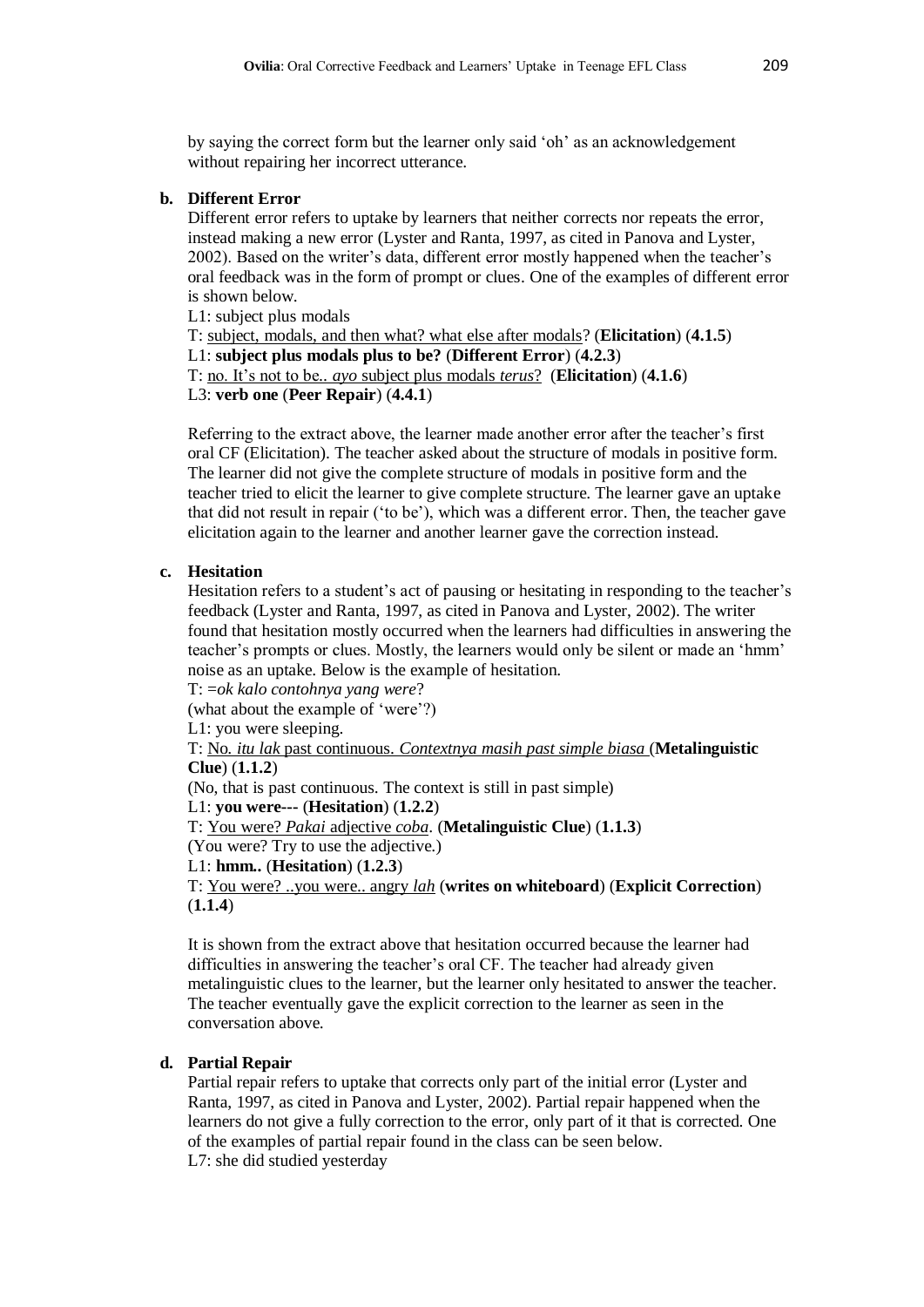## T: loh (**laughs**) negative lho. (**Metalinguistic Clue**) (**4.1.1**) L7: **eh (laughs) she didn't studied yesterday** (**Partial Repair**) (**4.8.1**) T: study (**Didactic Recasts**) (**4.1.2**) L7: **didn't study** (**Repetition**) (**4.8.2**)

It can be seen from the extract above that the learner only partially repaired her error in the first uptake. The teacher asked the example of past simple in negative form. The learner made two errors in her answer. When the teacher gave oral CF to the learner, the learner only added the negative symbol 'didn't', but she did not repair the 'studied'. After that, the teacher gave another oral CF which included the correct form and the learner only repeated the feedback.

#### **Types of Learners' Uptake Elicited in Relation toTeacher's Types of Oral CF**

Based on the data, there are forty one uptakes that are elicited in relation to teacher's oral CF, and there are two occurrences where the teacher's oral CF did not result in learner's uptake. There are 18 types of oral CF strategies and learners' uptake sequences that were found in the class. Below are the explanations of each teacher's oral CF and learners' uptake sequences that occurred in the class.

### **a. Didactic Recasts – Repetition**

Based on the data, this oral CF and learners' uptake sequence was the most frequently occurring in the class, with the total eleven times. Based on the analysis in all the eleven times that occurred, didactic recasts – repetition sequence happened because the oral CF that the teacher gave had already contained the correct answer, and the learners only repeated the answer, without elaborating their answer.

#### **b. Didactic Recasts – Acknowledgement**

Based on the data, this oral CF and learners' uptake sequence only happened twice. Based on the two times of didactic recasts –acknowledgement sequences that occurred, the writer concluded that this happened because the learners were already aware of their error and knew the correct answer through the teacher's oral CF, so they only gave acknowledgement in order that the lesson can be continued.

#### **c. Didactic Recasts – Partial Repair**

Based on the writer's data, this sequence only happened once. The learner only partially repaired the error but she did not repair the other part of her error. The teacher also did not elaborate the learner's uptake and continued the lesson. This occurred when the learners read a story from the textbook. From the writer's perspective, there are possibilities that the learner did not fully repair her error unintentionally. The learner was aware of the error and knew the correct answer, but she only partially repaired her error probably because she just want to continue the reading or she forgot to repair the 'years'.

# **d. Didactic recasts – no uptake**

Based on the data, this sequence also only occurred once. The reason why there was no uptake from the learner was because the teacher immediately proceeded to next question. Because of that, there was no chance for the learner to repair the error. In addition, looking from the prior conversation, the teacher was in the middle of explaining about negative form of past continuous tense and wrote the explanation on whiteboard. The teacher also already wrote the structure of the negative form on whiteboard. From the writer's perspective, the teacher may think that the learner was supposed to know already the correct form, so the uptake from the learner was not necessarily to occur. The teacher probably did not want to stick to that problem too long so she proceeded to the next question as seen from the conversation above.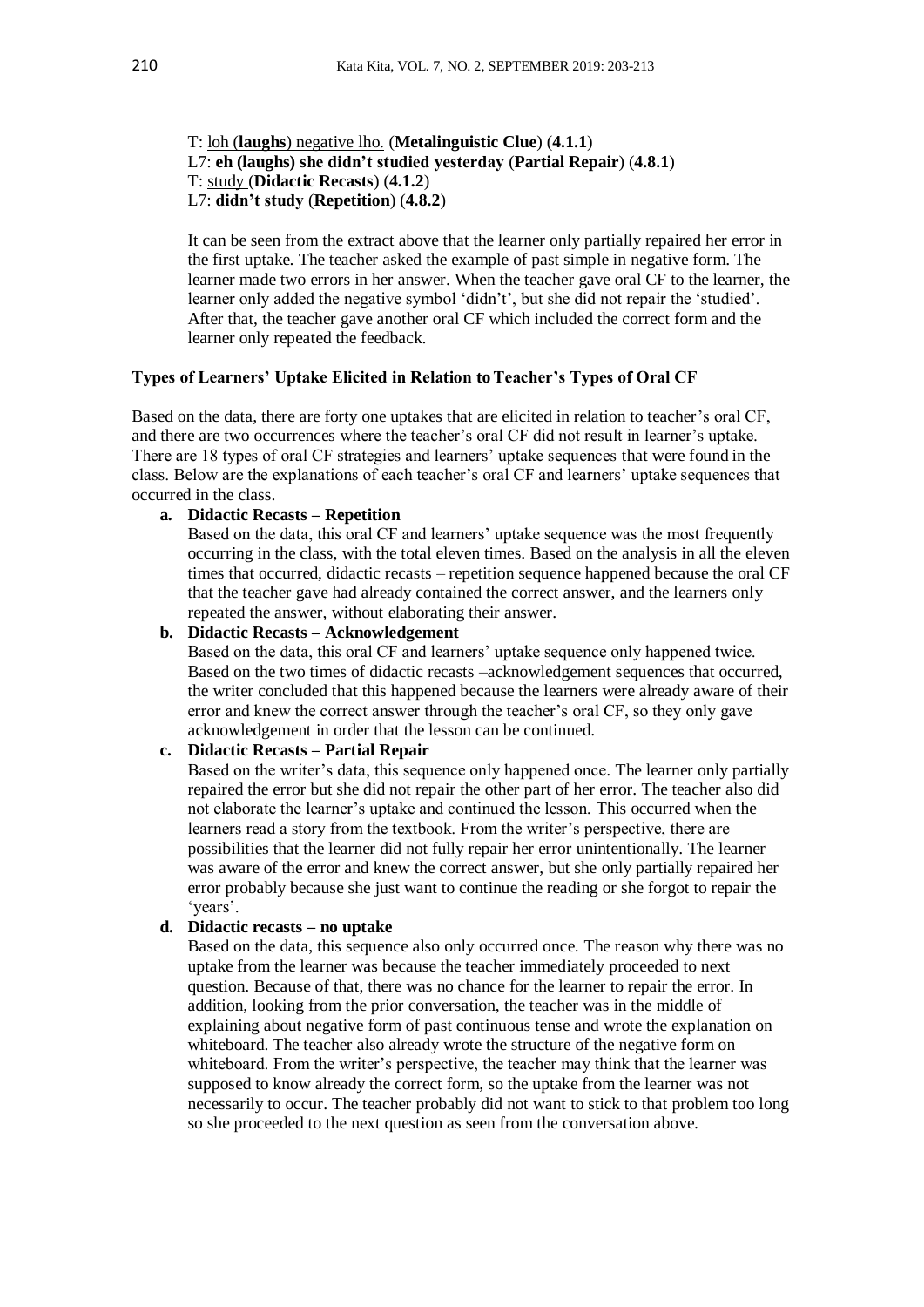### **e. Explicit Correction – Acknowledgement**

Based on the writer's data, this oral CF and learner's uptake sequence occurred four times. Similar to didactic recast – acknowledgement sequence, the learners only gave acknowledgement to the feedback because the learner may already be aware of their error and its correction. In addition, the explicit corrections that the teacher gave already showed the exact error that the learner's made and its correction, so the learner only gave her acknowledgement that showed she understood.

# **f. Explicit Correction – no uptake**

Based on the data, this sequence only happened once. The teacher numerously gave oral CF to the learner to correct her error. However, the learner hesitated to respond to the teacher. The teacher eventually gave explicit correction to the learner and proceeded to the next question. In this case, the uptake did not necessarily occur.

# **g. Explicit Correction with Metalinguistic Explanation – Repetition**

Based on the data that the writer got, this oral CF and learner's uptake sequence only happened once. Based on the data, the teacher already provided the correction and further metalinguistic explanation to the learner, and the learner only repeated the correction given by the teacher. From the writer's perspective, it is natural that learners only repeat the explicit correction with the addition of metalinguistic explanation because the learner might think that wasthe best answer for the question given.

# **h. Repetition – Self Repair**

Based on the data, this sequence occurred twice in the class. Based on the two times of sequence that occurred, the teacher only repeated the learner's sentence with intention to prompt the learner to give the correction. In response of the feedback, the learner just self-corrected the error. The learner understood the repetition that the teacher gave was her way to prompt the learner, so the learner corrected her error. This also shows that the teacher's oral CF did not contain the correct answer.

# **i. Metalinguistic Clue – Self Repair**

Based on the data, the sequence of metalinguistic clue – self repair happened three times. From all the three metalinguistic clue – self repair sequences that happened in the class, it showed that the teacher made her metalinguistic clue clearly so the learners understood that they made an error, and they self-repaired their error.

# **j. Metalinguistic Clue – Peer Repair**

Based on the data, the order of metalinguistic clue – self repair happened three times. From the writer's perspective, looking at all the three metalinguistic clue – peer repair sequences that happened in the class, there is possibility that the first learner (the one who made the error) was already aware and knew the correct answer, but she did not have a chance to repair it orally. Another possibility was the first learner (the one who made the error) was aware, but did not know the correct answer, so another learner corrected it instead. It also shows that the teacher's oral CF did not contain the correct answer.

# **k. Metalinguistic Clue – Acknowledgement**

Based on the data, this type of sequence only happened once. The learner only gave acknowledgement to teacher's oral CF, without further repair to her error. From the writer's perspective, the learner may already understand the error that she made. In addition, the metalinguistic clue that the teacher's gave was already clear enough that the learner's answer was incorrect. The learner did not repair her error in order that the lesson could be continued.

# **l. Metalinguistic Clue – Different Error**

Based on the data, the metalinguistic clue  $-$  different error sequence happened three times. Based on the three metalinguistic clue – different error sequences that happened in the class, the writer found that all of them have similar situation; the learners failed to understand the teacher's metalinguistic clues. Because of that, the learner produced another error that was different from the initial error.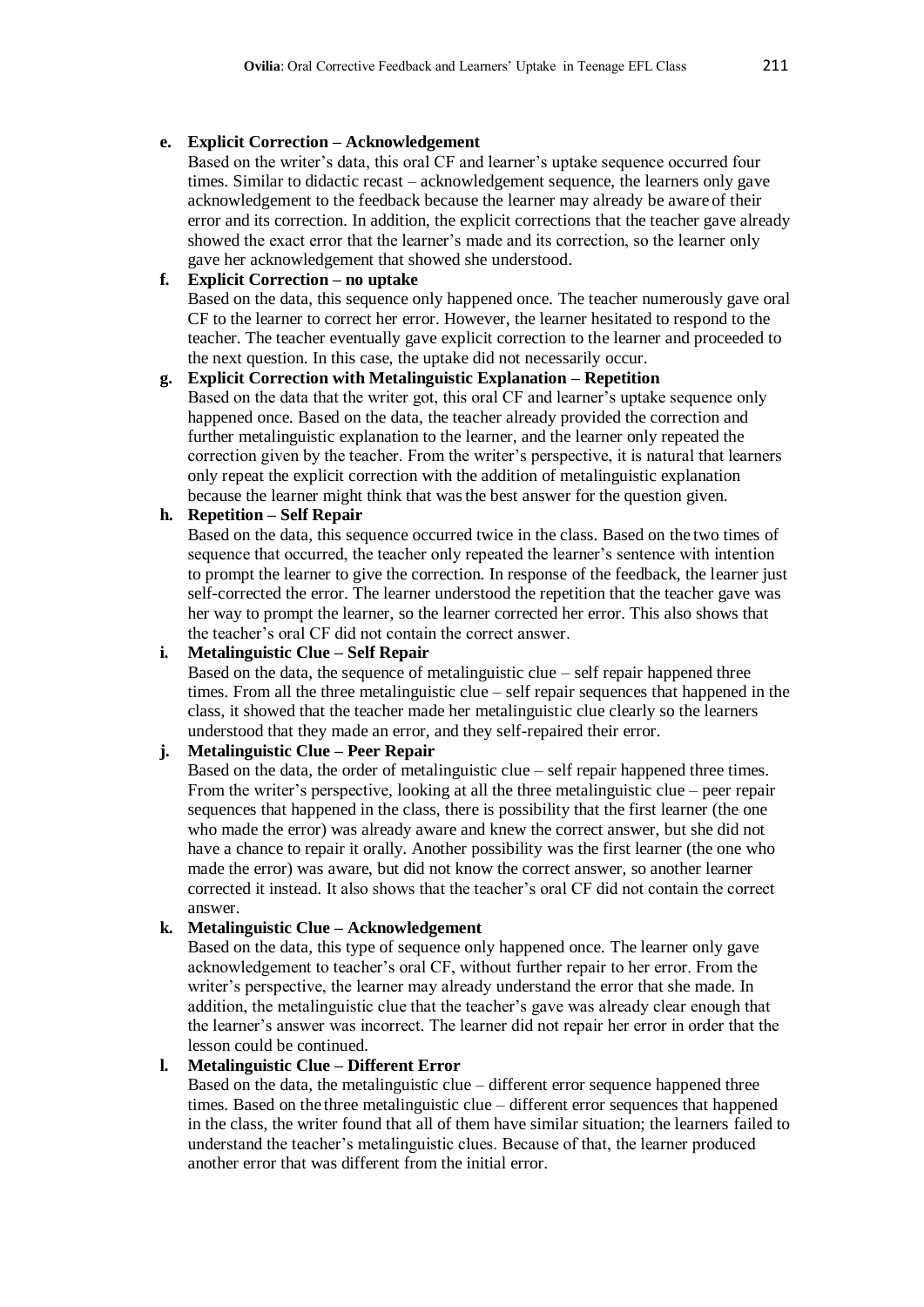### **m. Metalinguistic Clue – Hesitation**

Based on the data, this sequence happened twice in the class, in one full conversation. Similar to metalinguistic clue – different error sequence, metalinguistic clue – hesitation sequence could happen because there was failure of understanding the teacher's metalinguistic clues from the learner. The teacher already tried to prompt the learner by giving another metalinguistic clue, but the learner still kept hesitating in responding to the teacher. This was also the prior conversation of explicit correction – no uptake order that happened in the class, where the teacher eventually gave the correction to the learner.

# **n. Metalinguistic Clue – Partial Repair**

Based on the data, this sequence only happened once. The learner only partially repaired her error. From the writer's perspective, the learner possibly originally did not understand the lesson completely, so she also could not correct her error perfectly, despite the clear clue from the teacher.

### **o. Elicitation – Self Repair**

Based on the data, the elicitation – self repair sequence happened four times. Based on all four elicitation – self repair orders that happened in the class, all the learners were aware that they made an error and provided the correction, after the teacher's elicitation.

#### **p. Elicitation – Peer Repair, Elicitation – Different Error**

Based on the writer's data, these two oral CF and learners' uptake sequence happened in one conversation, with each of the sequence happened once. Previously the learner did not fully understand the teacher's first elicitation, leading into a different error. After that the teacher provided second elicitation to prompt the learner to correct the error, but instead of the learner who made the error, another learner corrected the error. From the writer's perspective, there was possibility that the first learner (who made the error) did not understand the question clearly. This could happen because she did not correct the error, but another learner corrected the error.

# **q. Elicitation – Hesitation**

Based on the data, this oral CF and learner's uptake sequence only happened once. The learner hesitated to respond to the teacher's elicitation. Hesitation could happen because the learner did not know the correct answer. In the end, the teacher provided the correct answer completely, which was responded by repetition and then following by acknowledgement.

The writer had concluded from the findings about the teacher's oral CF and learners' uptake that happened in the class. Firstly, the writer found that the teacher used several types of oral CF proposed by Sheen and Ellis (2011) and didactic recasts was the mostly used type by the teacher, with total 15 out of 43 oral CF that occurred in the class. Secondly, the writer found out that following the teacher's oral CF, learners used several uptake types proposed by Panova and Lyster (2002), and repetition was the mostly used type by the learners, with total 12 out of 41 uptakes that occurred in the class. Lastly, the writer found out that mostly, learners gave response to teacher's oral CF (41 out of 43), although there were 2 oral CF which did not result in uptake. Didactic recasts – repetition was also found to be the mostly occurring sequence in the class. The teacher may prefer to give the correction directly to the learners, so that they can just repeat the correct answer given.

It can be interpreted that oral CF and learners' uptake were indeed helpful for learners in improving their second language skills. Learners mostly gave their uptake to teacher's oral CF and the teacher mostly made sure that uptake from learners happened. Those uptakes elicited from teacher's oral CF indicated that the learners acquired something for their language learning. However, there were some situations when the oral CF did not result in uptake. There may be several reasons of why uptake did not happen. Firstly, the learner took too much time to respond, and the teacher wanted to continue the lesson. Secondly, the teacher may assume that the learner